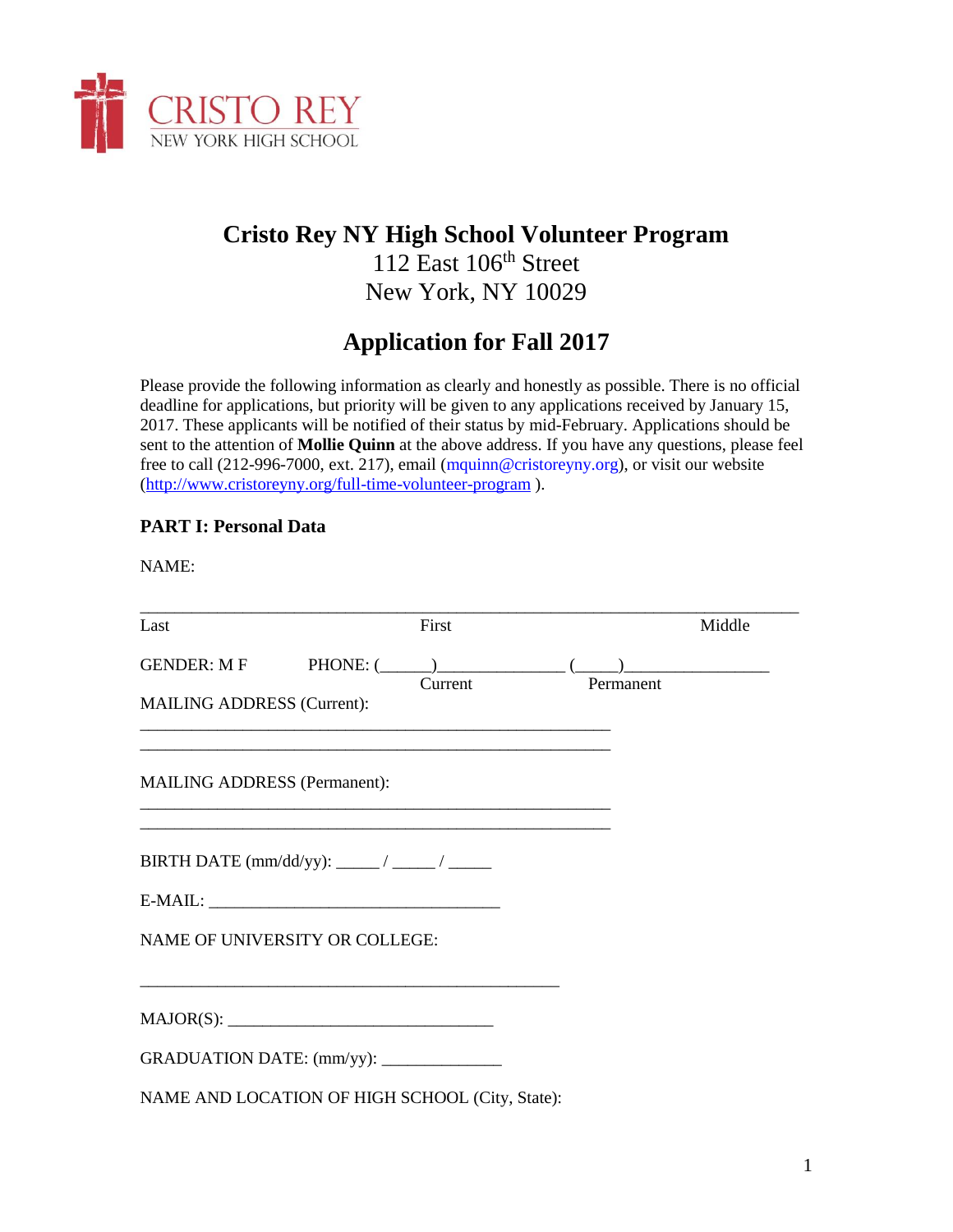| Do you speak any languages other than English? | YES | NO.                                   |
|------------------------------------------------|-----|---------------------------------------|
| If Yes, please indicate which one(s):          |     | <b>Fluently Proficiently Learning</b> |
| (Circle ability level)                         |     | <b>Fluently Proficiently Learning</b> |

\_\_\_\_\_\_\_\_\_\_\_\_\_\_\_\_\_\_\_\_\_\_\_\_\_\_\_\_\_\_\_\_\_\_\_\_\_\_\_\_\_\_\_\_\_\_\_\_\_\_\_\_\_\_\_\_\_\_\_\_\_\_\_\_\_\_\_\_\_\_\_\_\_\_\_\_\_\_

What other post-graduate plans are you considering? (please specify any other volunteer programs)

\_\_\_\_\_\_\_\_\_\_\_\_\_\_\_\_\_\_\_\_\_\_\_\_\_\_\_\_\_\_\_\_\_\_\_\_\_\_\_\_\_\_\_\_\_\_\_\_\_\_\_\_\_\_\_\_\_\_\_\_\_\_\_\_\_\_\_\_\_\_\_\_\_\_\_\_\_\_ \_\_\_\_\_\_\_\_\_\_\_\_\_\_\_\_\_\_\_\_\_\_\_\_\_\_\_\_\_\_\_\_\_\_\_\_\_\_\_\_\_\_\_\_\_\_\_\_\_\_\_\_\_\_\_\_\_\_\_\_\_\_\_\_\_\_\_\_\_\_\_\_\_\_\_\_\_\_ \_\_\_\_\_\_\_\_\_\_\_\_\_\_\_\_\_\_\_\_\_\_\_\_\_\_\_\_\_\_\_\_\_\_\_\_\_\_\_\_\_\_\_\_\_\_\_\_\_\_\_\_\_\_\_\_\_\_\_\_\_\_\_\_\_\_\_\_\_\_\_\_\_\_\_\_\_\_

## **PART II: Resume**

## **PART III: Official College or University Transcript**

#### **PART IV: One (1) Letter of Recommendation**

Please enclose one sealed letter of recommendation. Make sure that the writer seals the letter in an envelope and signs across the seal. It is of the utmost importance that you select someone who can attest not only to your intelligence and maturity, but to your character and personality as well. The letter can be from a faculty member, former high school teacher, school administrator, or employer. It should not be from a friend or family member.

Who will be writing your letter and how do you know him or her?

#### **PART V: Personal Reflection Questions**

Please answer the following questions on separate paper and enclose them with your application. The answers to each question should be between one and two typewritten, double-spaced pages. Please take some time to reflect on *all parts of each question* before answering.

\_\_\_\_\_\_\_\_\_\_\_\_\_\_\_\_\_\_\_\_\_\_\_\_\_\_\_\_\_\_\_\_\_\_\_\_\_\_\_\_\_\_\_\_\_\_\_\_\_\_\_\_\_\_\_\_\_\_\_\_\_\_\_\_\_\_\_\_\_\_\_\_\_\_\_\_\_\_

#### **1. What are you looking for by joining the Cristo Rey NY High School Volunteer Program? What do you think you bring (both in terms of concrete abilities and intangible qualities) to the students and community of Cristo Rey NY?**

**2. What is your understanding of spirituality\* and Cristo Rey NY's mission in education? How do you see yourself fitting into that mission as a volunteer?** (If applicable, please include examples from your own background – schooling, activities, etc. – and how they have affected your development).

**3. The volunteer program has a strong emphasis on communal living and spiritual\* development. While we do not require participants to be of any specific faith, participants will be expected to live and function in a community where the majority of its members are**